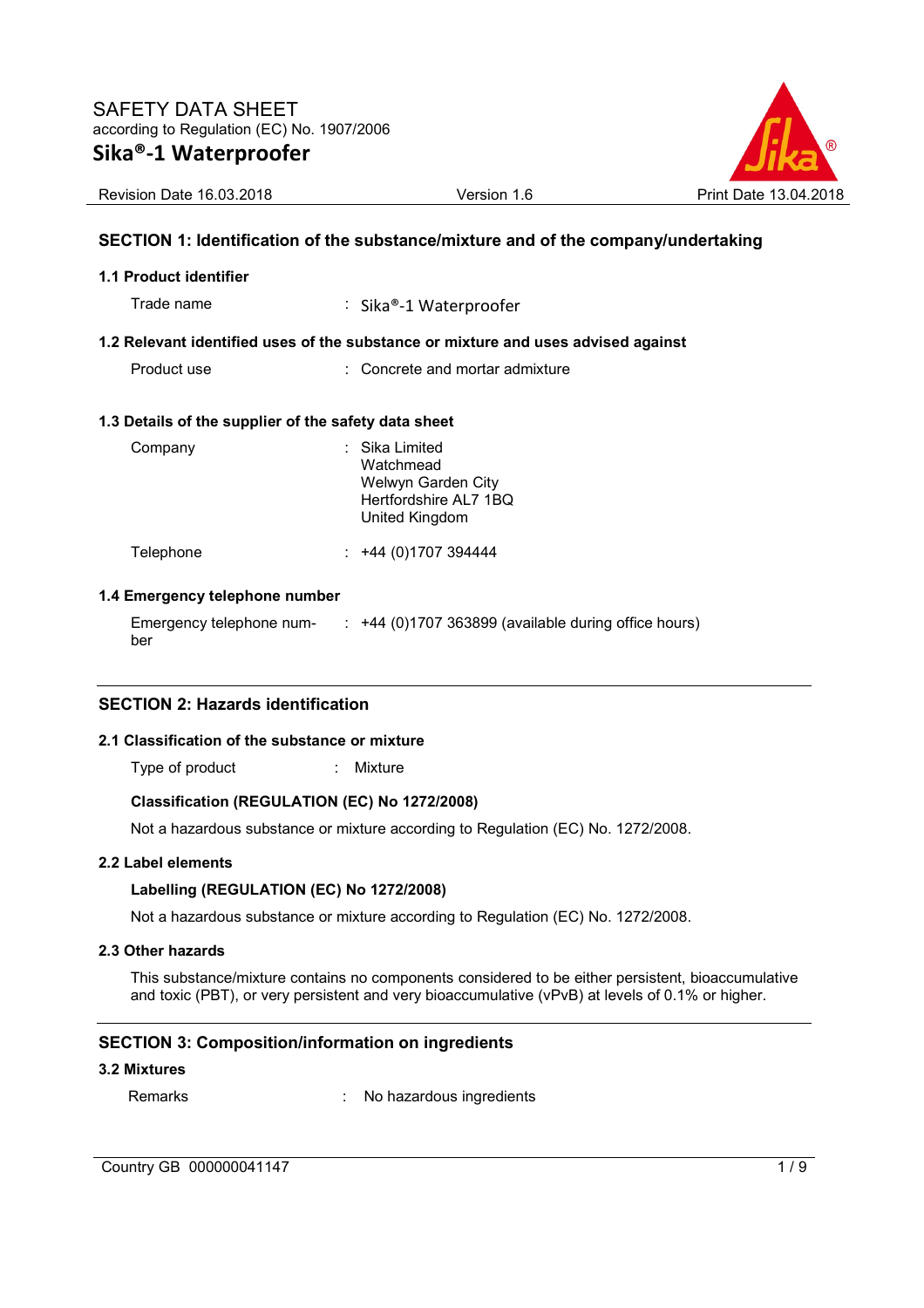

# **SECTION 4: First aid measures**

### **4.1 Description of first aid measures**

| General advice          | : No hazards which require special first aid measures.                                                                                                                            |
|-------------------------|-----------------------------------------------------------------------------------------------------------------------------------------------------------------------------------|
| If inhaled              | $\therefore$ Move to fresh air.                                                                                                                                                   |
| In case of skin contact | : Take off contaminated clothing and shoes immediately.<br>Wash off with soap and plenty of water.                                                                                |
| In case of eye contact  | : Remove contact lenses.<br>Keep eye wide open while rinsing.                                                                                                                     |
| If swallowed            | : Do not induce vomiting without medical advice.<br>Rinse mouth with water.<br>Do not give milk or alcoholic beverages.<br>Never give anything by mouth to an unconscious person. |
|                         | 4.2 Most important symptoms and effects, both acute and delayed                                                                                                                   |
| Symptoms                | : See Section 11 for more detailed information on health effects<br>and symptoms.                                                                                                 |
| <b>Risks</b>            | : No known significant effects or hazards.                                                                                                                                        |

**4.3 Indication of any immediate medical attention and special treatment needed** 

Treatment : Treat symptomatically.

# **SECTION 5: Firefighting measures**

# **5.1 Extinguishing media**  Suitable extinguishing media : Use extinguishing measures that are appropriate to local circumstances and the surrounding environment. **5.2 Special hazards arising from the substance or mixture**  Hazardous combustion prod-: No hazardous combustion products are known ucts **5.3 Advice for firefighters**  Special protective equipment : In the event of fire, wear self-contained breathing apparatus. for firefighters Further information : Standard procedure for chemical fires.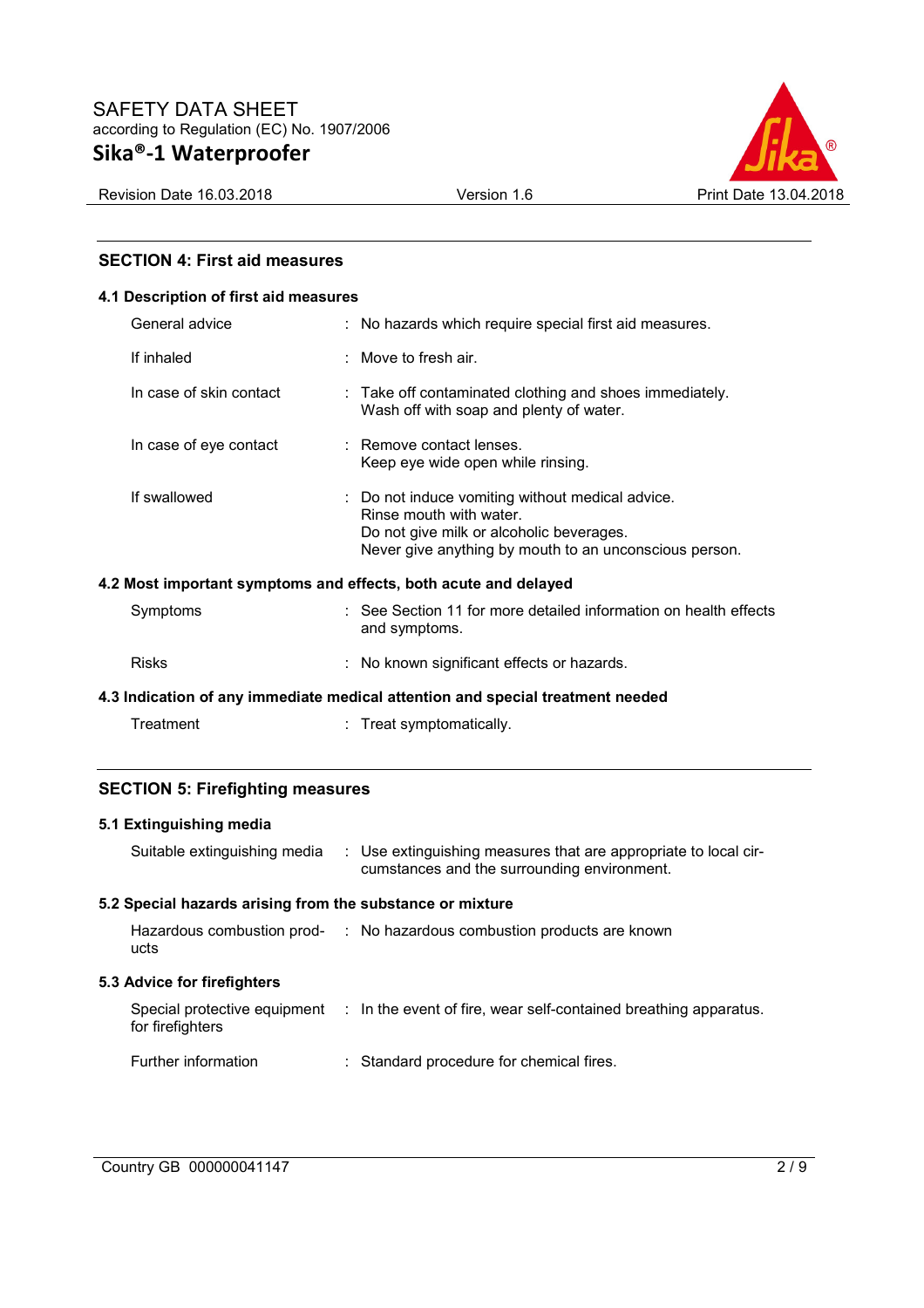

# **SECTION 6: Accidental release measures**

### **6.1 Personal precautions, protective equipment and emergency procedures**

| Personal precautions |  |  |  | For personal protection see section 8. |
|----------------------|--|--|--|----------------------------------------|
|----------------------|--|--|--|----------------------------------------|

#### **6.2 Environmental precautions**

Environmental precautions : No special environmental precautions required.

### **6.3 Methods and materials for containment and cleaning up**

Methods for cleaning up : Wipe up with absorbent material (e.g. cloth, fleece). Keep in suitable, closed containers for disposal.

### **6.4 Reference to other sections**

For personal protection see section 8.

# **SECTION 7: Handling and storage**

### **7.1 Precautions for safe handling**

| Advice on safe handling                                          | : For personal protection see section 8. No special handling<br>advice required. Follow standard hygiene measures when<br>handling chemical products |
|------------------------------------------------------------------|------------------------------------------------------------------------------------------------------------------------------------------------------|
| Advice on protection against<br>fire and explosion               | : Normal measures for preventive fire protection.                                                                                                    |
| Hygiene measures                                                 | : When using do not eat or drink. When using do not smoke.                                                                                           |
| 7.2 Conditions for safe storage, including any incompatibilities |                                                                                                                                                      |
| Requirements for storage<br>areas and containers                 | : Keep container tightly closed in a dry and well-ventilated<br>place. Store in accordance with local regulations.                                   |
| Advice on common storage                                         | : No special restrictions on storage with other products.                                                                                            |
| Other data                                                       | : No decomposition if stored and applied as directed.                                                                                                |
| 7.3 Specific end use(s)                                          |                                                                                                                                                      |
| Specific use(s)                                                  | : Consult most current local Product Data Sheet prior to any<br>use.                                                                                 |

# **SECTION 8: Exposure controls/personal protection**

#### **8.1 Control parameters**

Country GB 000000041147 3/9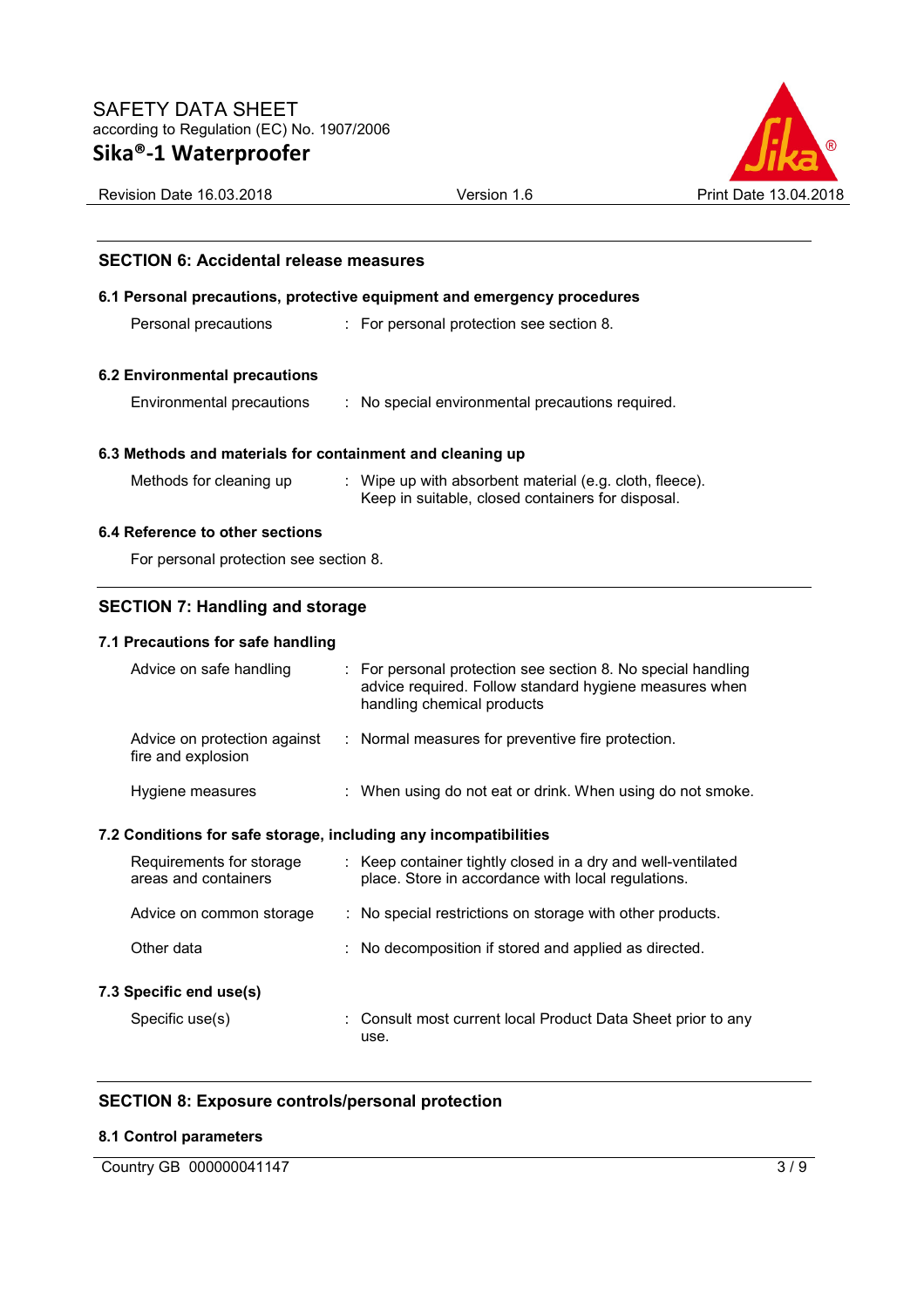# SAFETY DATA SHEET according to Regulation (EC) No. 1907/2006 **Sika®-1 Waterproofer**



Revision Date 16.03.2018 **Version 1.6** Print Date 13.04.2018

Contains no substances with occupational exposure limit values.

### **8.2 Exposure controls**

| Personal protective equipment          |                                                                                                                                                                                                                     |
|----------------------------------------|---------------------------------------------------------------------------------------------------------------------------------------------------------------------------------------------------------------------|
| Eye protection                         | : Safety glasses                                                                                                                                                                                                    |
| Hand protection                        | : Chemical-resistant, impervious gloves complying with an ap-<br>proved standard must be worn at all times when handling<br>chemical products. Reference number EN 374. Follow manu-<br>facturer specifications.    |
|                                        | Butyl rubber/nitrile rubber gloves (0,4 mm),<br>Recommended: Butyl rubber/nitrile rubber gloves.                                                                                                                    |
| Skin and body protection               | : Protective clothing (e.g. Safety shoes acc. to EN ISO 20345,<br>long-sleeved working clothing, long trousers). Rubber aprons<br>and protective boots are additionaly recommended for mixing<br>and stirring work. |
| Respiratory protection                 | : No special measures required.                                                                                                                                                                                     |
| <b>Environmental exposure controls</b> |                                                                                                                                                                                                                     |
| General advice                         | : No special environmental precautions required.                                                                                                                                                                    |

# **SECTION 9: Physical and chemical properties**

# **9.1 Information on basic physical and chemical properties**

|    | liquid                                            |
|----|---------------------------------------------------|
|    | yellow                                            |
|    | odourless                                         |
|    | No data available                                 |
| t. | Not applicable                                    |
|    | No data available                                 |
|    | Decomposition temperature : No data available     |
|    | Lower explosion limit (Vol-%) : No data available |
|    | Upper explosion limit (Vol-%) : No data available |
|    |                                                   |

Country GB 000000041147 4 / 9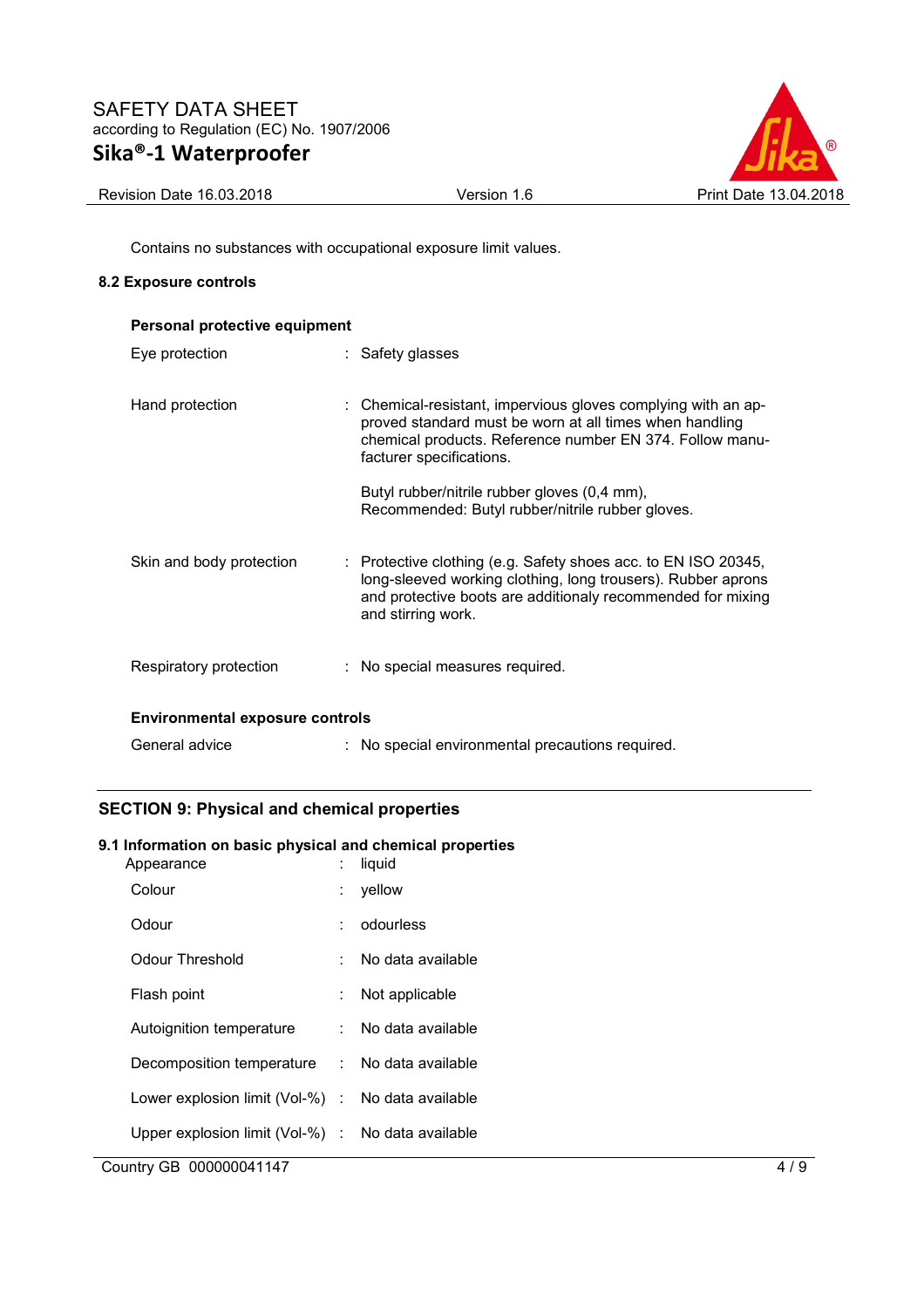# SAFETY DATA SHEET according to Regulation (EC) No. 1907/2006 **Sika®-1 Waterproofer**



| <b>Revision Date 16.03.2018</b> |  |
|---------------------------------|--|
|                                 |  |

| Flammability                               | t in | No data available                    |
|--------------------------------------------|------|--------------------------------------|
| <b>Explosive properties</b>                | t.   | No data available                    |
| Oxidizing properties                       | t.   | No data available                    |
| рH                                         |      | : 9.5                                |
| Melting point/range / Freez-               | t.   | No data available                    |
| ing point<br>Boiling point/boiling range   | t.   | No data available                    |
| Vapour pressure                            |      | 0,01 hPa                             |
| Density                                    |      | $1,05$ g/cm3<br>at 20 $°C$           |
| Water solubility                           |      | $:$ soluble                          |
| Partition coefficient: n-<br>octanol/water | t.   | No data available                    |
| Viscosity, dynamic                         | t.   | No data available                    |
| Viscosity, kinematic                       |      | $> 7$ mm $2/s$<br>at 40 $^{\circ}$ C |
| Relative vapour density                    |      | No data available                    |
| <b>Evaporation rate</b>                    | t.   | No data available                    |

# **9.2 Other information**

No data available

# **SECTION 10: Stability and reactivity**

### **10.1 Reactivity**

No dangerous reaction known under conditions of normal use.

# **10.2 Chemical stability**

The product is chemically stable.

# **10.3 Possibility of hazardous reactions**

Hazardous reactions : No hazards to be specially mentioned.

# **10.4 Conditions to avoid**

Conditions to avoid : No data available

# **10.5 Incompatible materials**

Country GB 000000041147 5/9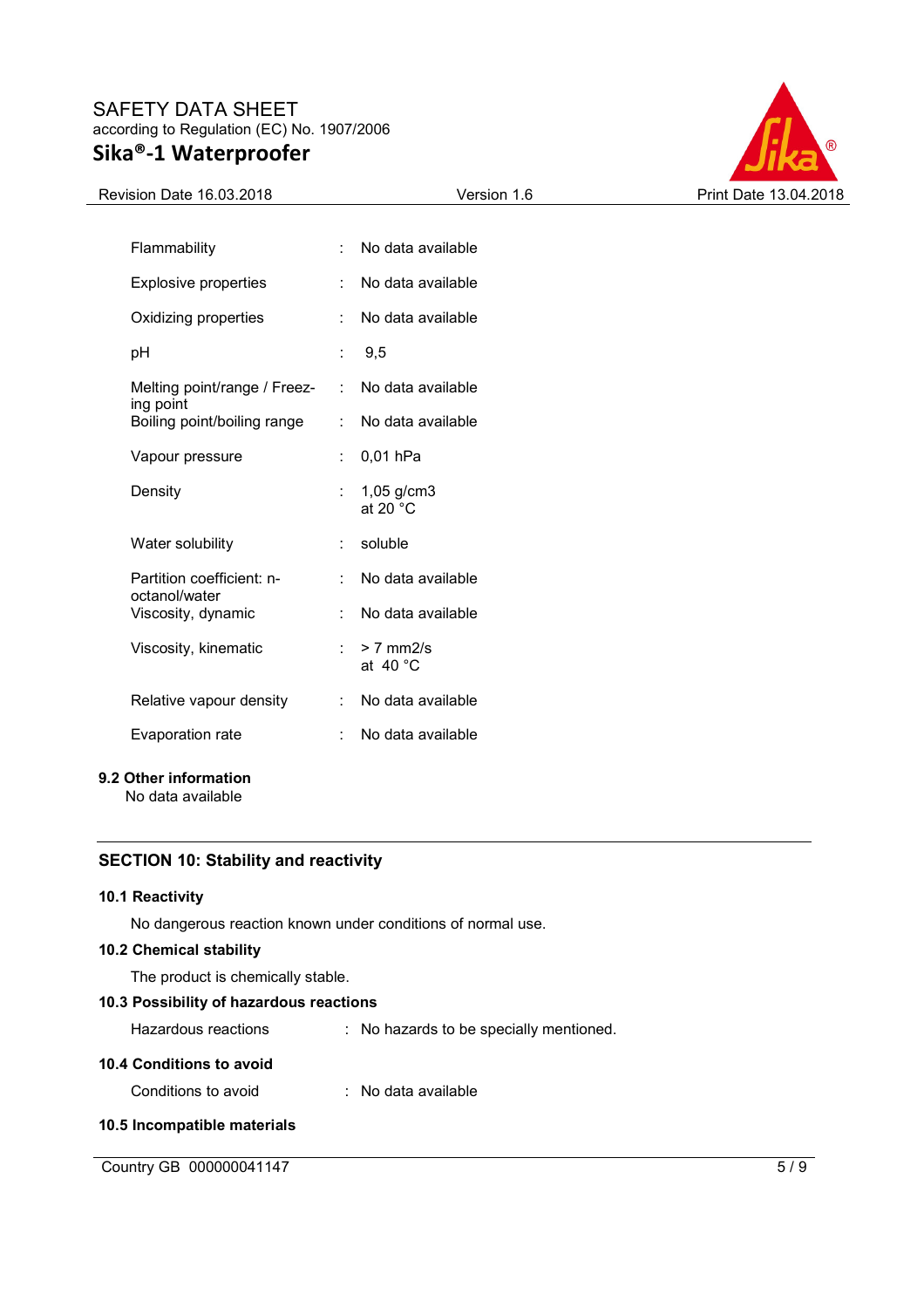# SAFETY DATA SHEET according to Regulation (EC) No. 1907/2006 **Sika®-1 Waterproofer**



Revision Date 16.03.2018 **Version 1.6** Print Date 13.04.2018

Materials to avoid : No data available

**10.6 Hazardous decomposition products** 

# **SECTION 11: Toxicological information**

### **11.1 Information on toxicological effects**

#### **Acute toxicity**

Not classified based on available information.

### **Skin corrosion/irritation**

Not classified based on available information.

### **Serious eye damage/eye irritation**

Not classified based on available information.

### **Respiratory or skin sensitisation**

Skin sensitisation: Not classified based on available information. Respiratory sensitisation: Not classified based on available information.

### **Germ cell mutagenicity**

Not classified based on available information.

### **Carcinogenicity**

Not classified based on available information.

### **Reproductive toxicity**

Not classified based on available information.

#### **STOT - single exposure**

Not classified based on available information.

### **STOT - repeated exposure**

Not classified based on available information.

### **Aspiration toxicity**

Not classified based on available information.

# **SECTION 12: Ecological information**

### **12.1 Toxicity**

No data available

### **12.2 Persistence and degradability**

No data available

### **12.3 Bioaccumulative potential**

No data available

### **12.4 Mobility in soil**

No data available

Country GB 000000041147 6 / 9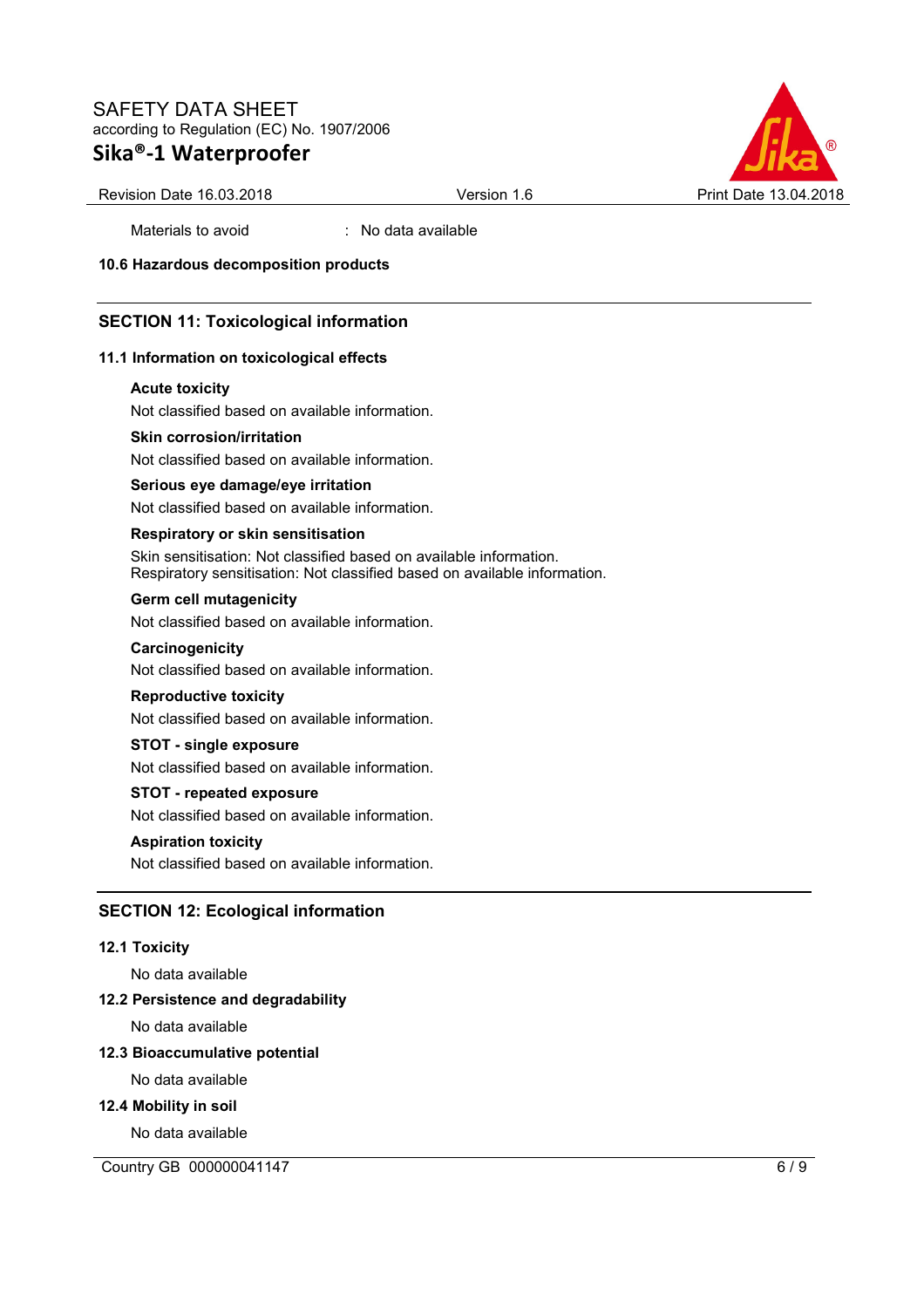

| Revision Date 16.03.2018                | Version 1.6                                                                                                                                                                                                      | Print Date 13.04.2018 |
|-----------------------------------------|------------------------------------------------------------------------------------------------------------------------------------------------------------------------------------------------------------------|-----------------------|
| 12.5 Results of PBT and vPvB assessment |                                                                                                                                                                                                                  |                       |
| <b>Product:</b>                         |                                                                                                                                                                                                                  |                       |
| Assessment                              | : This substance/mixture contains no components considered<br>to be either persistent, bioaccumulative and toxic (PBT), or<br>very persistent and very bioaccumulative (vPvB) at levels of<br>$0.1\%$ or higher. |                       |
| 12.6 Other adverse effects              |                                                                                                                                                                                                                  |                       |
| <b>Product:</b>                         |                                                                                                                                                                                                                  |                       |
| Additional ecological infor-<br>mation  | : There is no data available for this product.                                                                                                                                                                   |                       |

# **SECTION 13: Disposal considerations**

# **13.1 Waste treatment methods**

| Product | : The generation of waste should be avoided or minimized<br>wherever possible.                                                                                                                                              |
|---------|-----------------------------------------------------------------------------------------------------------------------------------------------------------------------------------------------------------------------------|
|         | Empty containers or liners may retain some product residues.<br>This material and its container must be disposed of in a safe<br>way.                                                                                       |
|         | Dispose of surplus and non-recyclable products via a licensed<br>waste disposal contractor.                                                                                                                                 |
|         | Disposal of this product, solutions and any by-products should<br>at all times comply with the requirements of environmental<br>protection and waste disposal legislation and any regional<br>local authority requirements. |
|         | Avoid dispersal of spilled material and runoff and contact with<br>soil, waterways, drains and sewers.                                                                                                                      |

# **SECTION 14: Transport information**

# **14.1 UN number**

Not regulated as a dangerous good

# **14.2 UN proper shipping name**

Not regulated as a dangerous good

# **14.3 Transport hazard class(es)**

Not regulated as a dangerous good

# **14.4 Packing group**

Country GB 000000041147 7/9 Not regulated as a dangerous good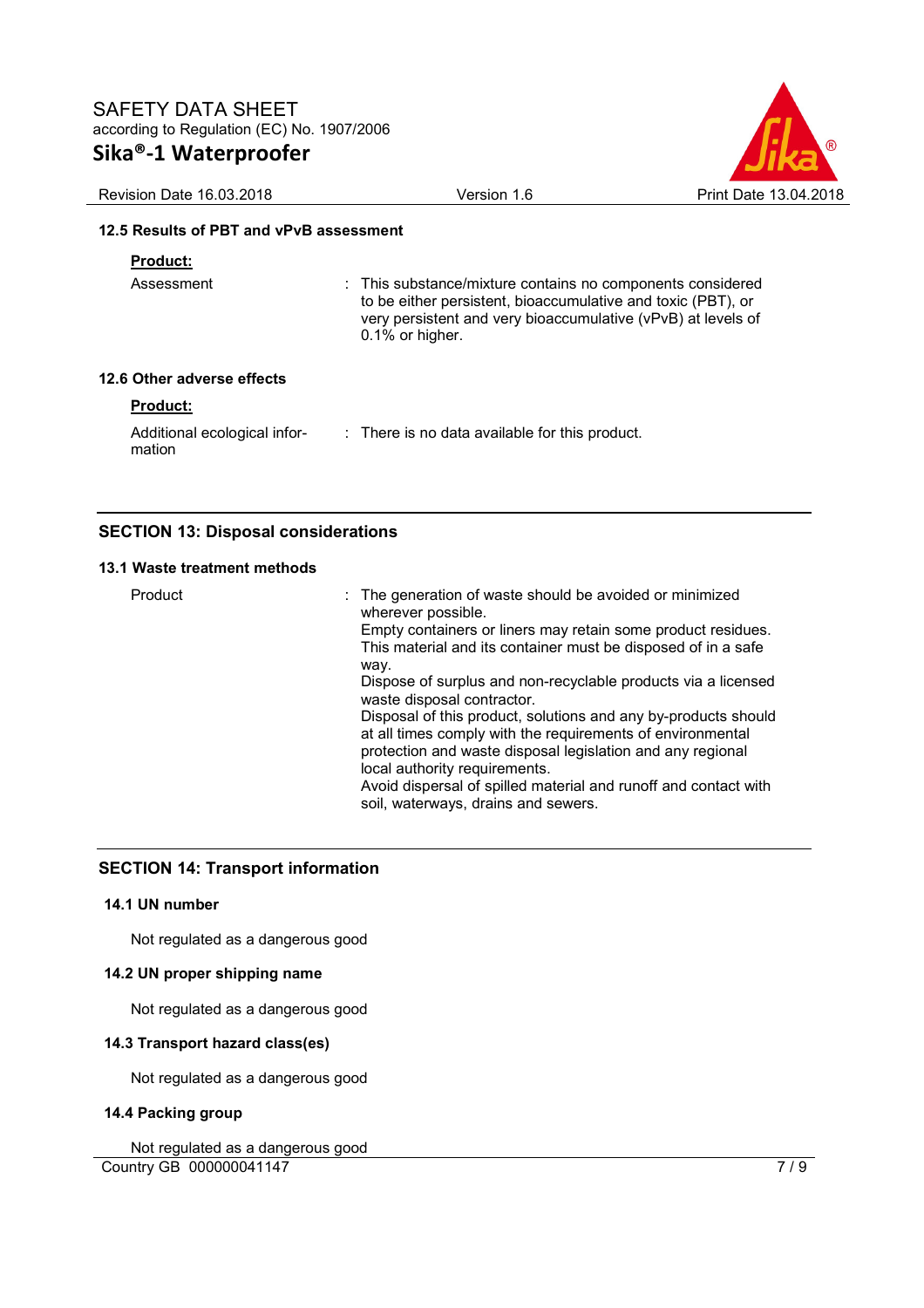

### **14.5 Environmental hazards**

Not regulated as a dangerous good

### **14.6 Special precautions for user**

No data available

# **14.7 Transport in bulk according to Annex II of Marpol and the IBC Code**

Not applicable

# **SECTION 15: Regulatory information**

### **15.1 Safety, health and environmental regulations/legislation specific for the substance or mixture**

| <b>Prohibition/Restriction</b><br>REACH - Candidate List of Substances of Very High<br>Concern for Authorisation (Article 59).                       |                                                                                                                                                                            |  | : None of the components are listed<br>$(=>0.1\%).$             |
|------------------------------------------------------------------------------------------------------------------------------------------------------|----------------------------------------------------------------------------------------------------------------------------------------------------------------------------|--|-----------------------------------------------------------------|
| REACH - List of substances subject to authorisation<br>(Annex XIV)                                                                                   |                                                                                                                                                                            |  | $:$ Not applicable                                              |
| REACH - Restrictions on the manufacture, placing on<br>the market and use of certain dangerous substances,<br>preparations and articles (Annex XVII) |                                                                                                                                                                            |  | Not applicable<br>t.                                            |
|                                                                                                                                                      |                                                                                                                                                                            |  |                                                                 |
| <b>REACH Information:</b>                                                                                                                            | All substances contained in our Products are<br>- preregistered or registered by us, and/or<br>- excluded from the regulation, and/or<br>- exempted from the registration. |  | - preregistered or registered by our upstream suppliers, and/or |

Seveso III: Directive 2012/18/EU of the European Parliament and of the Council on the control of major-accident hazards involving dangerous substances. Not applicable

| VOC-CH (VOCV)    | $: no VOC$ duties  |
|------------------|--------------------|
| VOC-EU (solvent) | $:$ Not applicable |

If other regulatory information applies that is not already provided elsewhere in the Safety Data Sheet, then it is described in this subsection.

| Health, safety and environ-   | Environmental Protection Act 1990 & Subsidiary Regulations  |
|-------------------------------|-------------------------------------------------------------|
| mental regulation/legislation | Health and Safety at Work Act 1974 & Subsidiary Regulations |
| specific for the substance or | Control of Substances Hazardous to Health Regulations       |
| mixture:                      | (COSHH)                                                     |
|                               | May be subject to the Control of Major Accident Hazards     |

Country GB 000000041147 8/9